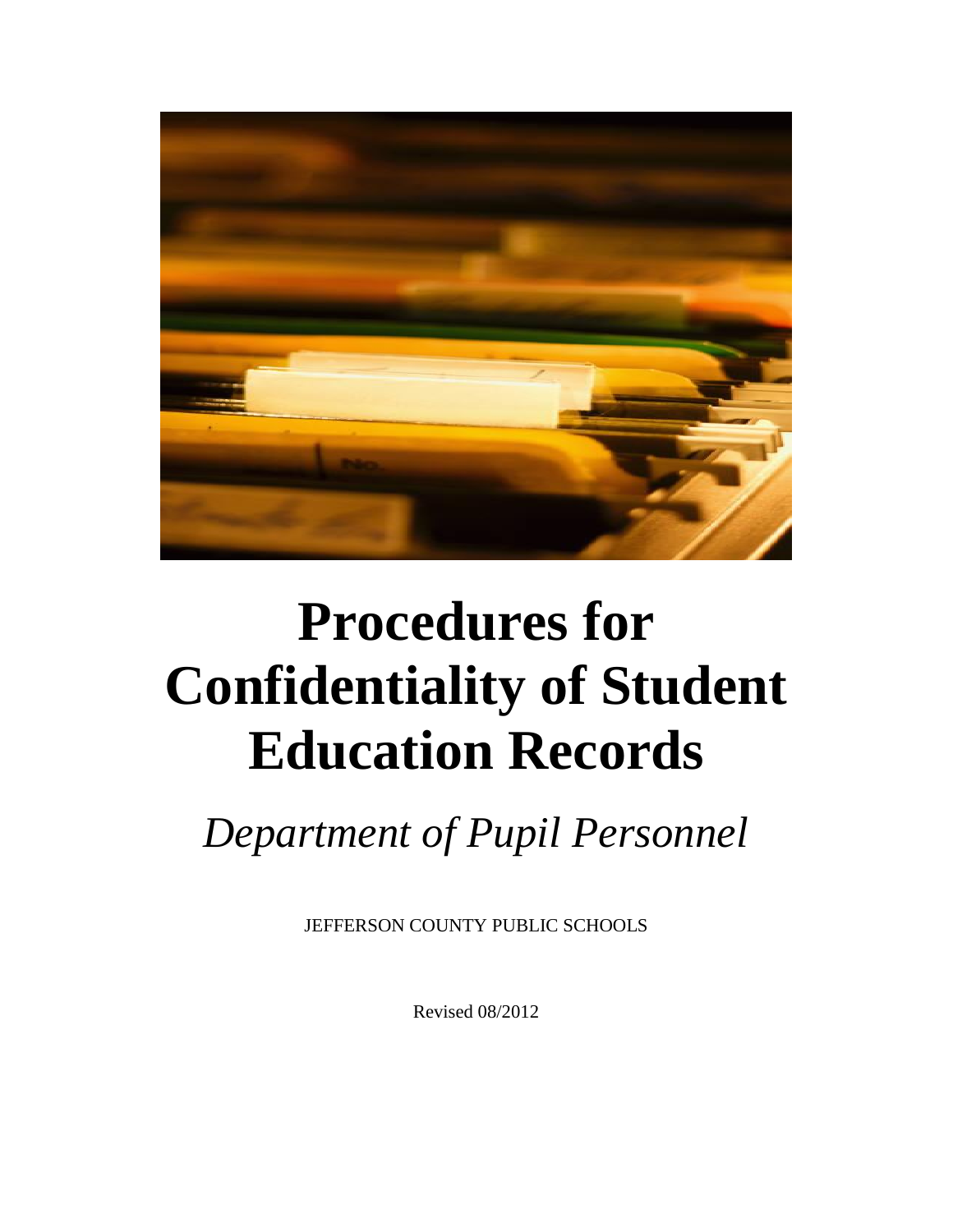## **Table of Contents**

| <b>B.</b>      |  |
|----------------|--|
| $\mathbf{C}$ . |  |
|                |  |
| E.             |  |
| F.             |  |
| G.             |  |
| Н.             |  |
| Ι.             |  |
| J.             |  |
| Κ.             |  |
|                |  |

These procedures are written pursuant to Board Policy Students 09.14: Student Records. They may not address issues resulting from unusual circumstances. If there is a conflict between these procedures and Board policies, the Board policies shall govern.

#### **Direct questions regarding these procedures to:**

**Director of Pupil Personnel Jefferson County Public Schools P. O. Box 34020 Louisville, KY 40232-4020 (502) 485-3338**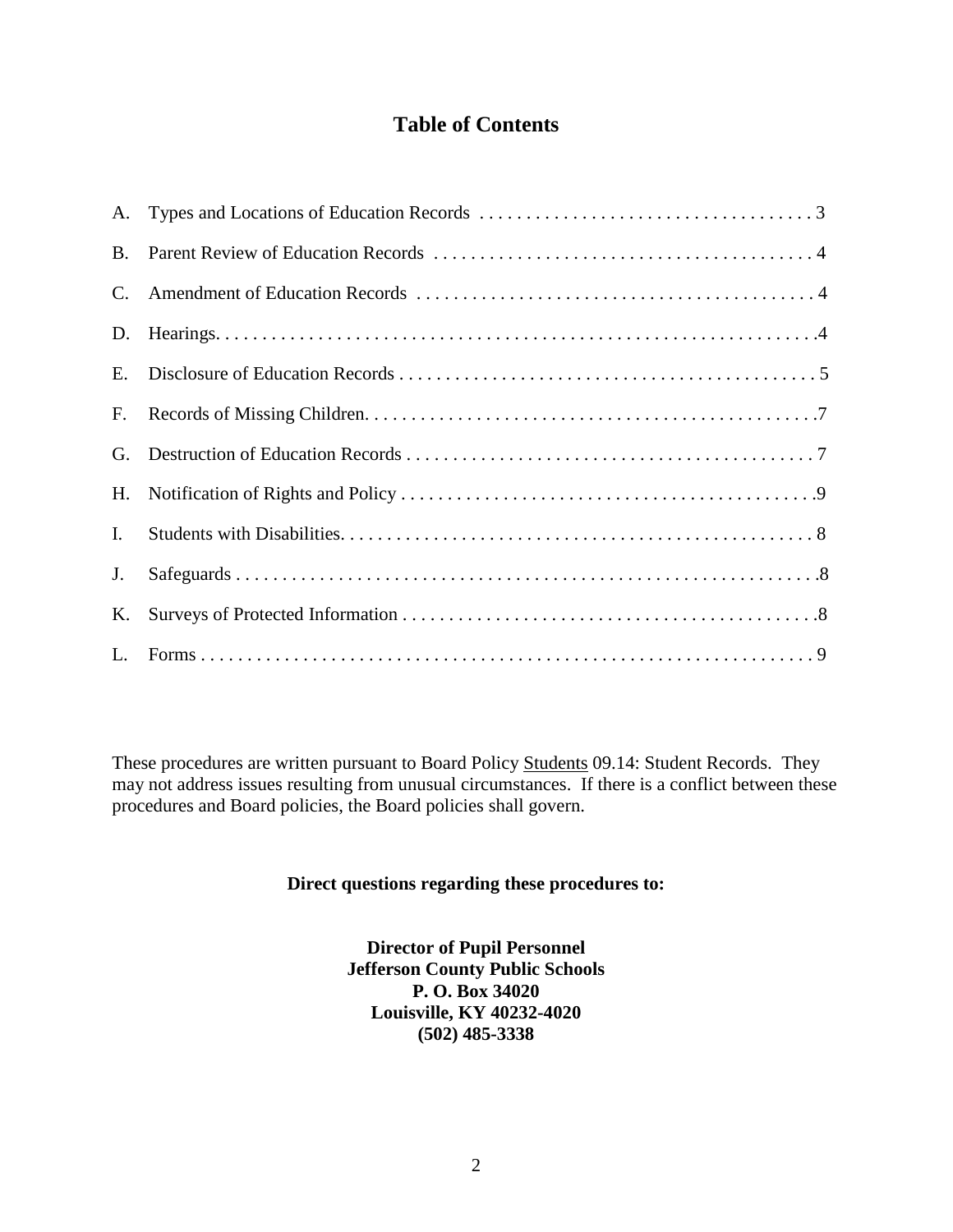### **Procedures for Confidentiality of Student Education Records**

The Jefferson County Public Schools has developed the following procedures concerning confidentiality of student education records in compliance with and state law and regulations KRS 158.153, KRS 610.320, KRS 610.340, KRS 610.345, Page 3 of 4, KRS 7.110, KRS 15A.067, KRS 158.032, KRS 159.160, KRS 159.250, KRS 160.990, KRS 161.200, KRS 161.210, 702 KAR 1:140, 702 KAR 3:220, 20 U.S.C. 1232g, 34 C.F.R. 99.1-99.67, 20 U.S.C. 1232h (Protection of Pupil Rights Amendment); 34 C.F.R. 98, OAG 80-33, OAG 85-130, OAG 85-140, OAG 86-2, OAG 93-35, Kentucky Family Educational Rights and Privacy Act (KRS 160.700, KRS 160.705, KRS 160.710, KRS 160.715, KRS 160.720, KRS 160.725, KRS 160.730), Individuals with Disabilities Education Improvement Act of 2004, Kentucky Education Technology System (KETS), and P. L. 107-110, Sections 1061 and 9528 (No Child Left Behind Act of 2001). These procedures are in accordance with Jefferson County Board of Education Policy Students 09.14: Student Records.

#### **A. Types and Locations of Education Records**

Except as otherwise provided by law, *student education records* mean those records recorded in any medium that are directly related to a student and are maintained by the District or by a party acting for the school district. Such records, as defined by law, may include, but are not limited to:

- 1. personal and family data;
- 2. evaluation and test data;
- 3. medical, psychological and;
- 4. all records of school achievement, progress reports and portfolios;
- 5. records of conferences with students and/or parents (including Individual Education Programs for exceptional children);
- 6. copies of correspondence concerning a student;
- 7. photographs/video records of a student;
- 8. discipline records
- 9. other information or data that may be useful in working with a student and/or required by law.

Education records shall be located in each student's permanent record at each school and shall be stored at the location designated by the principal of each school. The principal shall be responsible for the confidentiality of education records. Additional records and/or copies of records may be maintained in a separate file at the discretion of the principal or the superintendent. However, parents inspecting their child's records must be informed of the type and location of such additional records, if maintained.

Certain juvenile court records concerning students adjudicated youthful or violent offenders may be received by the principal from the Superintendent via the courts pursuant to KRS 610.345. Such records are not education records and must be maintained, stored, and secured according to KRS 610.345. The procedures set out elsewhere in this handbook do not apply to those records or the information contained in those records. Court records must be kept in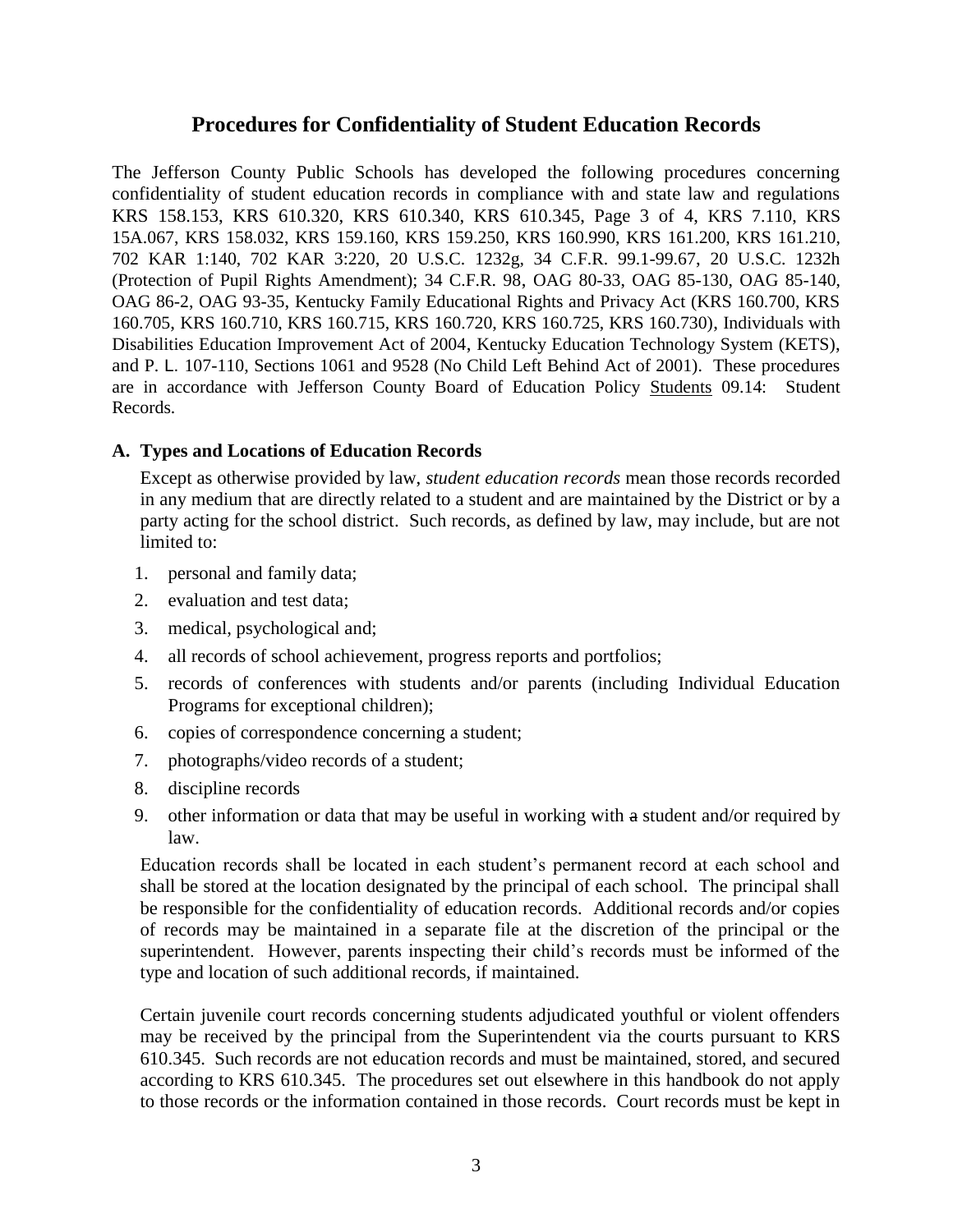a locked file. The principal is permitted to release information in juvenile court records only to school administrative, transportation, and counseling personnel and to teachers or other school employees with whom the student may come in contact. **Since disclosure of juvenile court records is strictly limited by law, consult the Department of Pupil Personnel before disclosing any information contained in juvenile court records.**

#### **Parent Review of Education Records**

Parents shall have the right to inspect and review any education record relating to their minor child. That right shall include the right to a response to reasonable requests for explanations and interpretations and the right to have a representative inspect and review the records of their exceptional child. Both parents shall be presumed to have these rights unless the District has been advised that the parent(s) does not have that right under applicable state laws governing such matters as custody, separation and divorce. The student shall acquire the sole right to review or grant review and/or inspection of such education records at age 18 or upon entrance into an institution of post-secondary education unless the District has been notified of a court order establishing full guardianship or limited guardianship for educational services.

Requests to review and inspect education records shall be addressed to the local school principal. The request shall be granted within a reasonable period of time not to exceed 45 calendar days and before any Admissions and Release Committee meeting concerning the identification, evaluation, or placement of an exceptional child. If any record contains information on more than one student, the parent(s) may inspect and review only information relating to his/her child. If copies of the records are requested, a fee of ten (10) cents per page may be charged, unless the fee would prevent the parent(s) or eligible student from reviewing the records.

#### **B. Amendment of Education Records**

Parents or eligible students may request amendment of any education record believed to be inaccurate, misleading, or otherwise in violation of the student's privacy rights. Requests to amend the student's education records shall be addressed in writing to the local school principal and must indicate the specific record for which the amendment is requested. The local school principal/designee will review the request for amendment within ten (10) calendar days after the request is received. If the amendment is refused, the parent or eligible student shall be notified of his/her right to a hearing.

#### **Hearings**

Parents or eligible students may request a hearing to challenge information in the education records to ensure that it is not inaccurate, misleading, or otherwise in violation of the student's privacy rights. The request must be addressed in writing to the Director of Pupil Personnel, who shall appoint a Hearing Officer. The Hearing Officer shall be a school official who has no direct interest in the outcome of the hearing. The Hearing Officer shall conduct the hearing in accordance with the following procedures:

1. The Hearing Officer will set the date for the hearing which must be held within thirty (30) working days after the request is received. The Hearing Officer shall notify the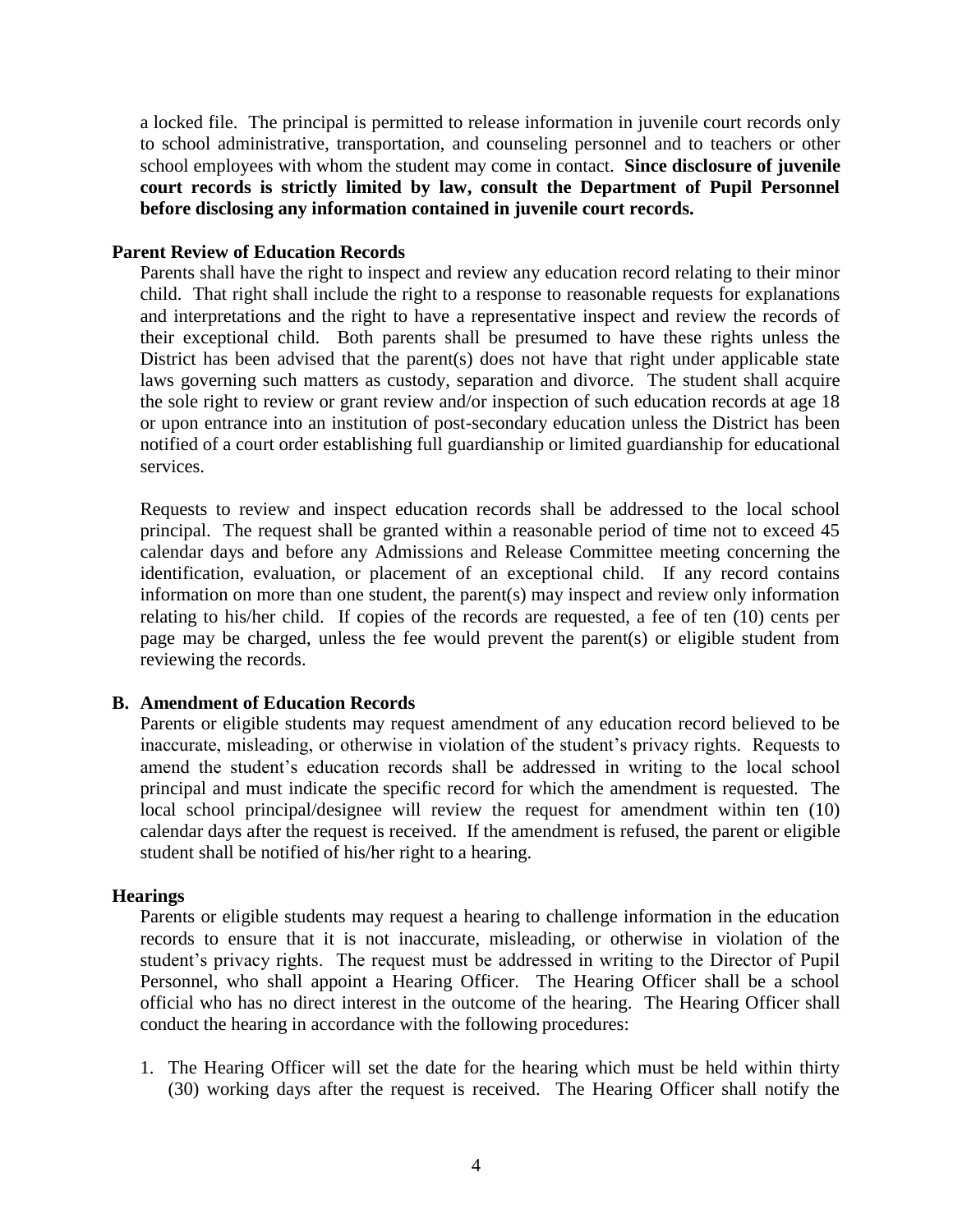parent or eligible student at least seven (7) working days in advance of the exact date, place, and time of the hearing and of these hearing procedures.

- 2. The parent or eligible student shall be afforded a full and fair opportunity to present evidence relevant to the issues raised and may be assisted or represented by one or more individuals at his/her own expense, including an attorney.
- 3. The decision of the Hearing Officer shall be based solely upon evidence presented at the hearing by both the parent/eligible student and school officials.
- 4. The Hearing Officer will issue a decision within fourteen (14) calendar days after the conclusion of the hearing. The parent or eligible student shall be notified, in writing, of the decision. This notice shall include a summary of the evidence presented and reasons for the decision.
- 5. If the decision is that the records are not inaccurate, misleading, or in violation of the student's privacy rights, the parent or eligible student shall be informed of the right to place in the student's education records a statement commenting upon the information in the records and/or setting forth any reasons for disagreeing with the decision. Such statements shall be maintained as a part of the education records as long as the contested portion of the records is maintained, and if the contested portion is disclosed to another party, the statement will also be disclosed to such party.

#### **C. Disclosure of Education Records**

Student education records are confidential and shall not be disclosed or the contents released except as allowed by state and federal law.

*Disclosure* means permitting access to or the release, transfer, or other communication of student education records or personally identifiable information contained therein orally or in writing or by any other means. Written consent of the parent(s) or eligible student shall be required for disclosure of any education records to any party or agency or under any condition other than those specified below. Disclosure will be made to the following individual(s) or under the following conditions *without* written consent:

- 1. Parent(s) of the child or the eligible student
- 2. School officials, (such as teachers, instructional aides, administrators) and other service providers (such as contractors, consultants, and volunteers used by the District to perform institutional services and functions). A school official has a legitimate educational interest if the official needs to review an education record in order to fulfill his/her professional responsibility. Parents and other noneducational persons who are elected or appointed to School Based Decision Making councils or committees thereof, or other voluntary boards, shall not be considered school officials.)
- 3. Officials of another school, school system, or institution of postsecondary education where the student seeks or intends to enroll or is already enrolled, so long as the disclosure is related to the student's enrollment or transfer, upon the condition that the parent(s) or the eligible student may receive a copy of the record if they desire, at their expense, and have an opportunity for a hearing to challenge the content of the record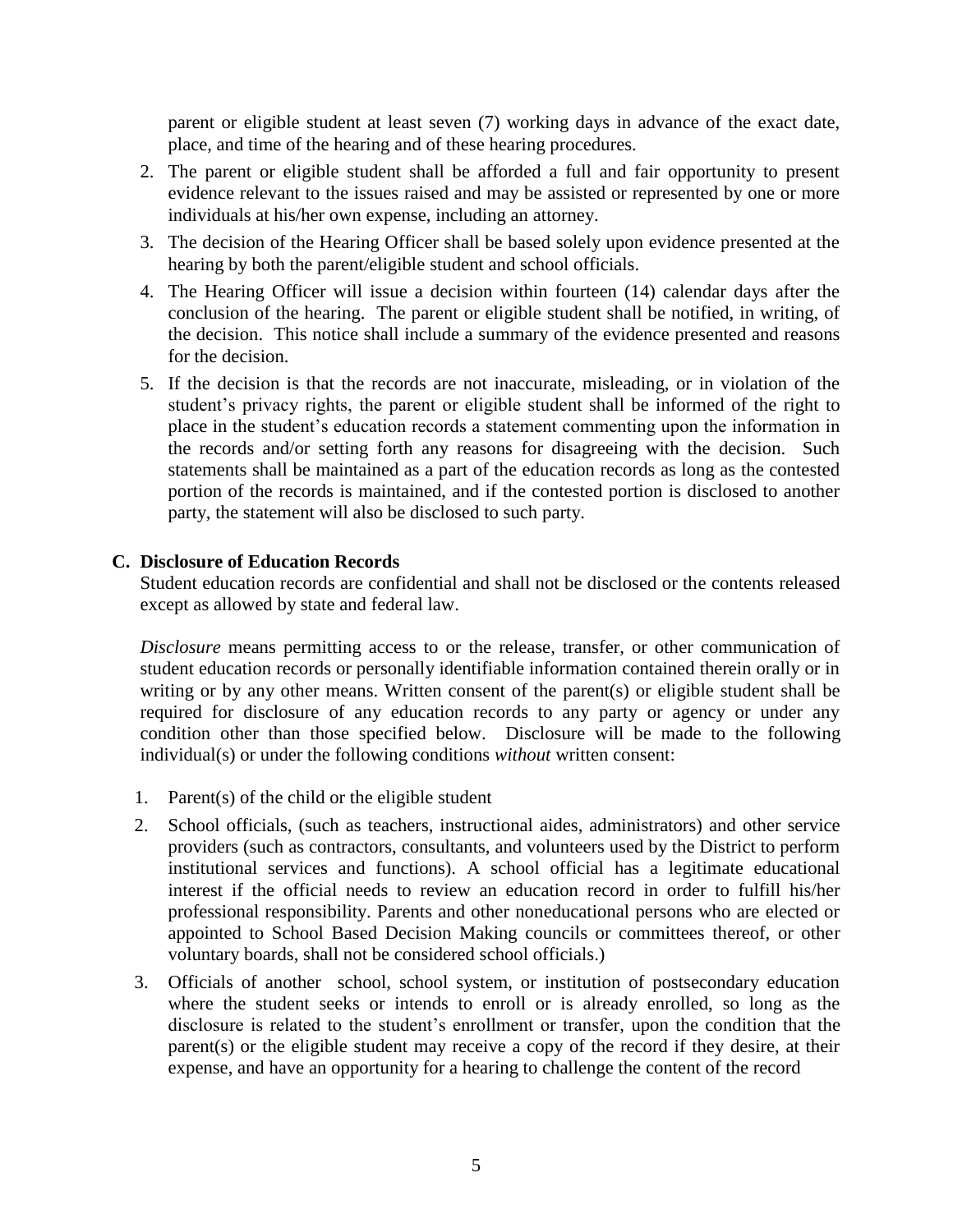- 4. Between schools in cases where the student is enrolled in more than one school or receives services from more than one school
- 5. Personally identifiable student information may be released to those other than employees who are designated by the Superintendent in connection with audit, evaluation. enforcement, or compliance activities regarding Federal or State programs. Such designation must be executed in writing with the authorized representative and specify information as required by 34 CFR Part 99.35.
- 6. Organizations conducting studies for or on behalf of the District as authorized by law
- 7. Accrediting organizations in order to carry out their functions
- 8. Appropriate parties in health and safety emergencies
- 9. In connection with a student's application for or receipt of financial aid
- 10. Entity or person designated in a judicial order or lawfully issued subpoena. Prior to complying with a lawfully issued court order or subpoena requiring disclosure of personally identifiable student information, school authorities shall make a documented effort to notify the parent or eligible student. However, in compliance with FERPA, when a lawfully issued court order or subpoena requires disclosure be made without notification of the student or parent, the District shall comply with that requirement. If the District receives such an order, the matter may be referred to the General Counsel for advice.
- 11. Parents of a dependent student of such parents, as defined in Section 152 of the Internal Revenue Code of 1986 (26 U.S.C. Section 152)
- 12. The Superintendent/designee is authorized to release student directory information to organizations or individuals with a legitimate educational interest and purpose upon written request. A student's name, address, grade level, honors and awards, photograph (excluding video records) and major field of study constitutes directory information. A student's date of birth constitutes directory information only for purposes of the U.S. Department of Education Free Application for Federal Student Aid (FAFSA) Completion Project. The District provides a Directory Information Opt-Out Form to permit parents and eligible students to opt-out of the release of directory information. Disclosure of directory information is only allowed by the District to specific parties for specific purposes. Such limitations are specified in the student directory information notification.
- 13. Unless the parent/guardian or secondary school student requests in writing that the District not release such information, the student's name, address, and telephone number shall be released to Armed Forces recruiters upon their request.

A Record of Disclosure (access) must be maintained on all requests for and disclosures of student education records except disclosures to the parent(s), eligible students, school officials and requests for directory information. This record shall include the name of the party, the date access was given, and the purpose for which the party is authorized to use the records. This record shall be kept in the student's permanent record (and SBARC folder and ECE Permanent Record, if applicable) and may be inspected by the parent(s), the eligible student, or school officials.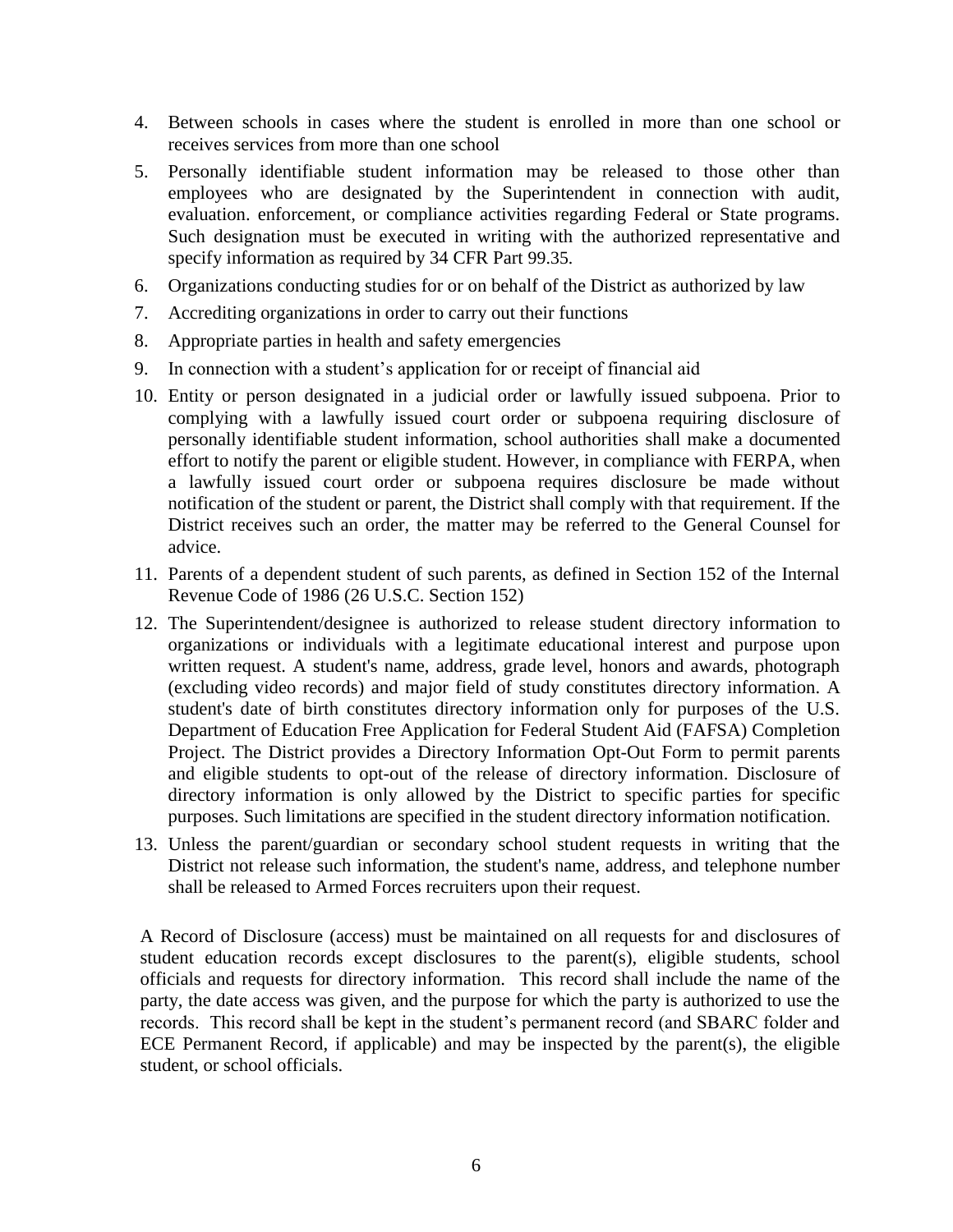Education records are disclosed to an authorized third party only on the condition that the party to whom the information is disclosed will not disclose the information to any other party (except officers, employees, or agents of the organization) without the prior written consent of the parent(s) or eligible student, and that the information will be used only for the purpose for which it was disclosed.

If it is determined that the District cannot comply with any part of FERPA or its implementing regulations due to a conflict with state or local law, the District is required to notify the Family Policy Compliance Office (FPCO) within forty-five (45) days of the determination and provide the text and citation of the conflicting law.

#### **F. Records of Missing Children**

Upon notification by the Commissioner of Education of a child's disappearance, the District shall flag the record of such child in a manner that whenever a copy of or information regarding the child's record is requested, the District shall be alerted to the fact that the record is that of a missing child. Instead of forwarding the records of a child who has been reported missing to the agency, institution, or individual making the request, the District is to notify the Justice Cabinet.

#### **G. Destruction of Education Records**

Education records may be destroyed according to the *Jefferson County Public Schools Archives and Records Center Procedures Manual and Records Retention Schedule*, except when there is an outstanding request to inspect and review them. Explanations placed in records as a result of a hearing and the record of disclosures must be maintained as long as the education records to which they pertain are maintained.

Records of a child who has graduated or otherwise left the District and who was formerly enrolled in a program for exceptional children, including personally identifiable student information collected, maintained, or used for the identification, evaluation, or placement of the exceptional child, may be destroyed when they are no longer needed to provide educational services to a child and after 5 years from the date of the last activity. The parent of the child shall be informed by individual or public notice prior to the destruction of these records. A parent may also request that the information be destroyed. This request shall be addressed in writing to the Director of Pupil Personnel. The parents shall be informed that these records may be needed by the child or the parent(s) for social security benefits or other purposes and that a permanent record of a child's name, address, and phone number, his grades, attendance record, classes attended, grade level completed, and year completed may be maintained without time limitations.

#### **H. Notification of Rights and Policy**

Annually, by means of the *Student Bill of Rights* or other Districtwide publication, parents and eligible students receive public notice containing the following:

1. A summary of the rights and procedures afforded under the Family Educational Rights and Privacy Act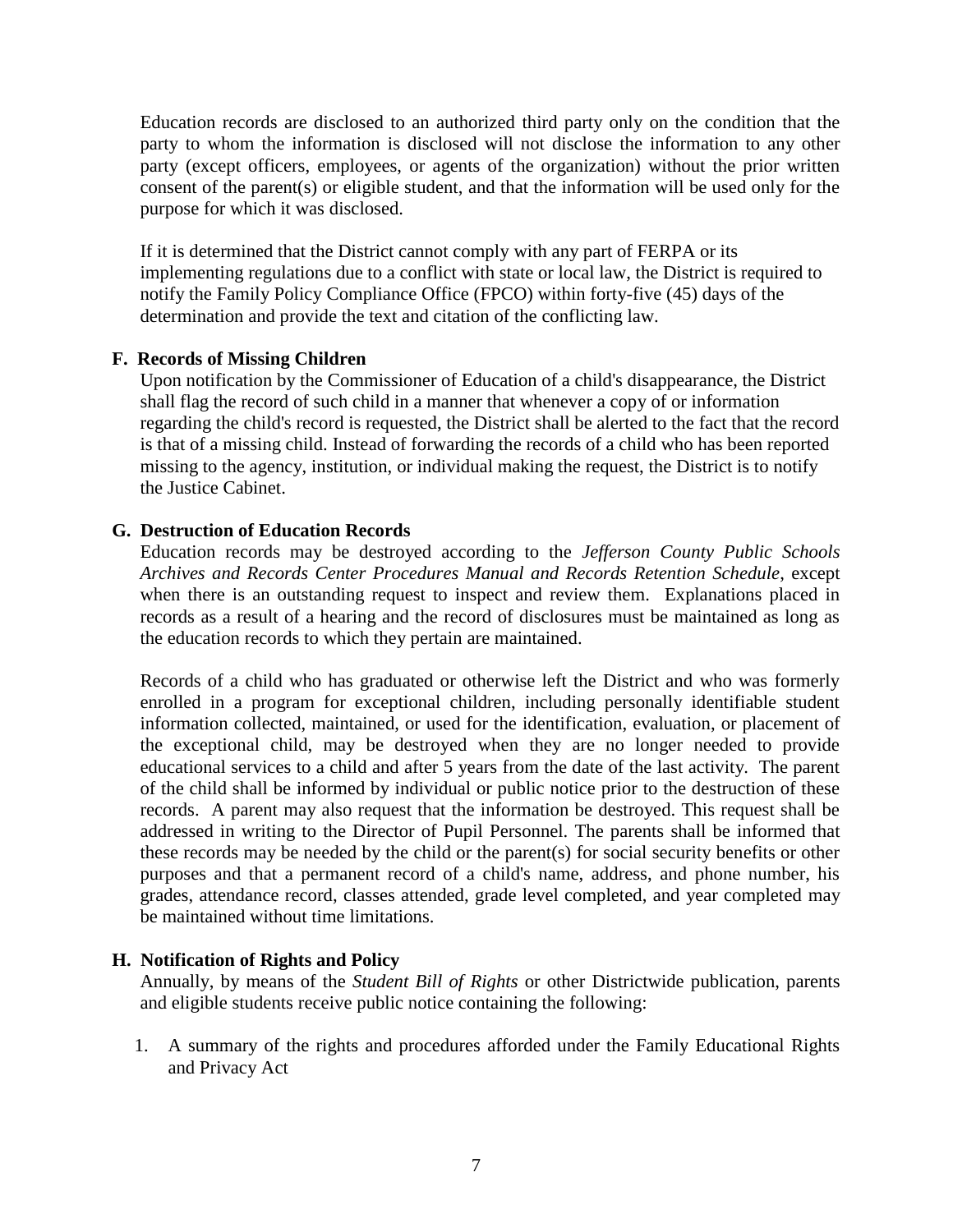- 2. A statement of the District's policy with regard to transfer of records and release of directory information
- 3. A statement of the right to file a complaint with the U.S. Department of Education, Family Policy Compliance Office, 400 Maryland Avenue, S.W., Washington, D.C. 20202-8520, concerning alleged failures of the District to comply with the Family Educational Rights and Privacy Act.

Written notification given to the parent(s) prior to the identification, evaluation, or placement of an exceptional child shall include a statement of the rights and procedures concerning education records.

#### **I. Students with Disabilities**

The District's special education policy and procedures manual shall include information concerning records of students with disabilities.

#### **J. Safeguards**

The local school principal shall ensure the confidentiality of any personally identifiable information at the collection, storage, disclosure, and destruction states of student education records in the local school. That responsibility shall include the maintenance for public inspection of a current directory of the names and positions of all school personnel who may have access to education records and the training and instruction of such personnel concerning these policies and procedures. At the district wide level the Director of Pupil Personnel shall be responsible for maintaining the confidentiality of student education records.

Records generated and stored in the education technology system shall be protected and preserved.

#### **K. Surveys of Protected Information**

The District shall provide direct notice to parents/guardian to obtain prior written consent for their minor child(ren) to participate in any protected information survey, analysis, or evaluation, if the survey is funded in whole or in part by a program of the U.S. Department of Education. Parents/eligible students also shall be notified of and given opportunity to opt their child(ren) out of participation in the following activities:

- 1. Any other protected information survey, regardless of funding;
- 2. Any non-emergency, invasive physical exam or screening required as a condition of attendance, administered by the school or its agent, and not necessary to protect the immediate health and safety of a student, except for any physical exam or screening permitted or required under State law; and
- 3. Activities involving collection, disclosure, or use of personal information obtained from students for marketing or to sell or otherwise distribute the information to others.

Parents/eligible students may inspect, upon written request and prior to administration or use, materials or instruments used for the collection, disclosure, or use of protected information.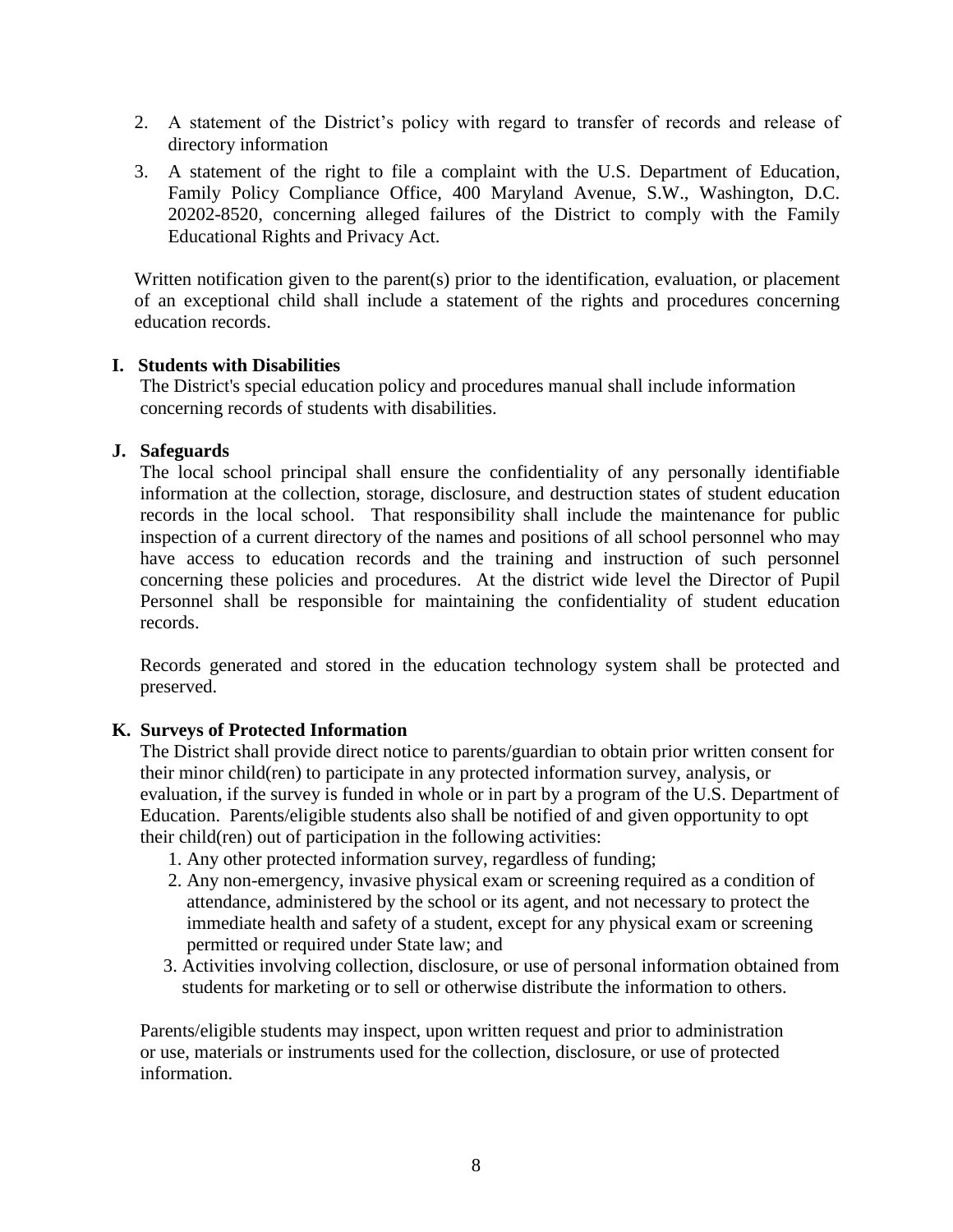These requirements do not apply to evaluations administered to students in accordance with the Individuals with Disabilities Education Improvement Act (IDEIA).

#### **L. Forms**

- 1. Record of Disclosure
- 2. Education Record Release Notice
- 3. Student Educational Request Form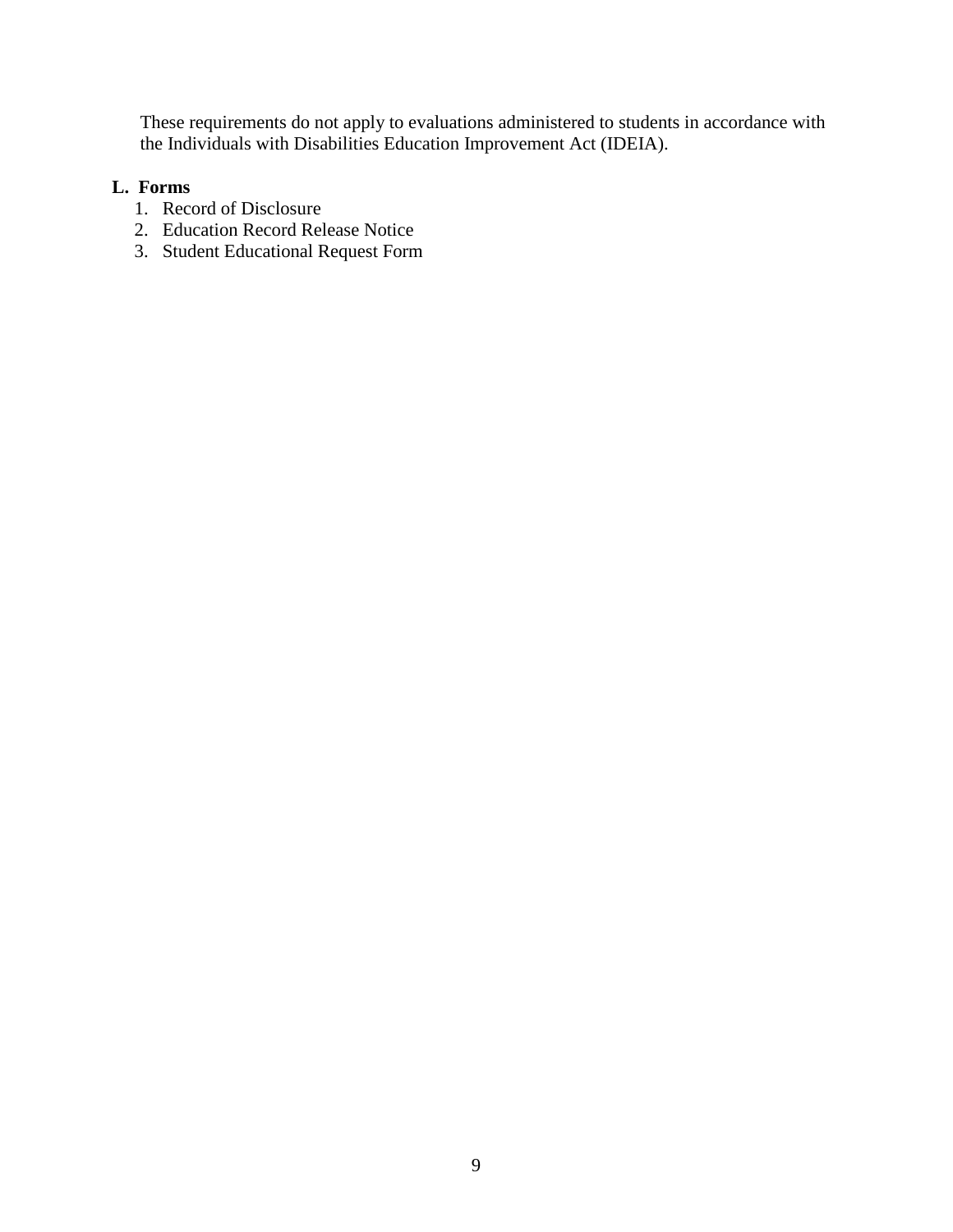#### **Jefferson County Public Schools Record of Disclosure**

**Student Name: \_\_\_\_\_\_\_\_\_\_\_\_\_\_\_\_\_\_\_\_\_\_\_\_\_\_\_\_\_\_\_\_\_\_\_ Date of Birth \_\_\_\_\_\_\_\_\_\_\_\_\_\_\_\_\_\_\_\_\_\_\_\_\_**

Record the following information for any request for access to and each disclosure of the student's education records to any party other than the parent, eligible student (age 18 or over), school official, party with written consent from the parent or eligible student or party receiving records pursuant to a judicial order or lawfully issued subpoena where the issuing party has ordered that the existence of the order or subpoena not be disclosed. Disclosure means inspection, release or transfer of the education records. Education records shall be disclosed to the named party only on the condition that such party will not permit any other party to have access to the education records without the written consent of the parent or eligible student (age 18 or over).

| Date | Name of Party Requesting<br>Records | Purpose of Request | <b>Access Granted</b><br>Y/N | List of Records Inspected, Reviewed<br>or Copied |
|------|-------------------------------------|--------------------|------------------------------|--------------------------------------------------|
|      |                                     |                    |                              |                                                  |
|      |                                     |                    |                              |                                                  |
|      |                                     |                    |                              |                                                  |
|      |                                     |                    |                              |                                                  |
|      |                                     |                    |                              |                                                  |
|      |                                     |                    |                              |                                                  |
|      |                                     |                    |                              |                                                  |
|      |                                     |                    |                              |                                                  |

Note**:** This record of disclosure may not be viewed by any party other than the parent, eligible student or school officials without the written authorization of the parent or eligible student**.**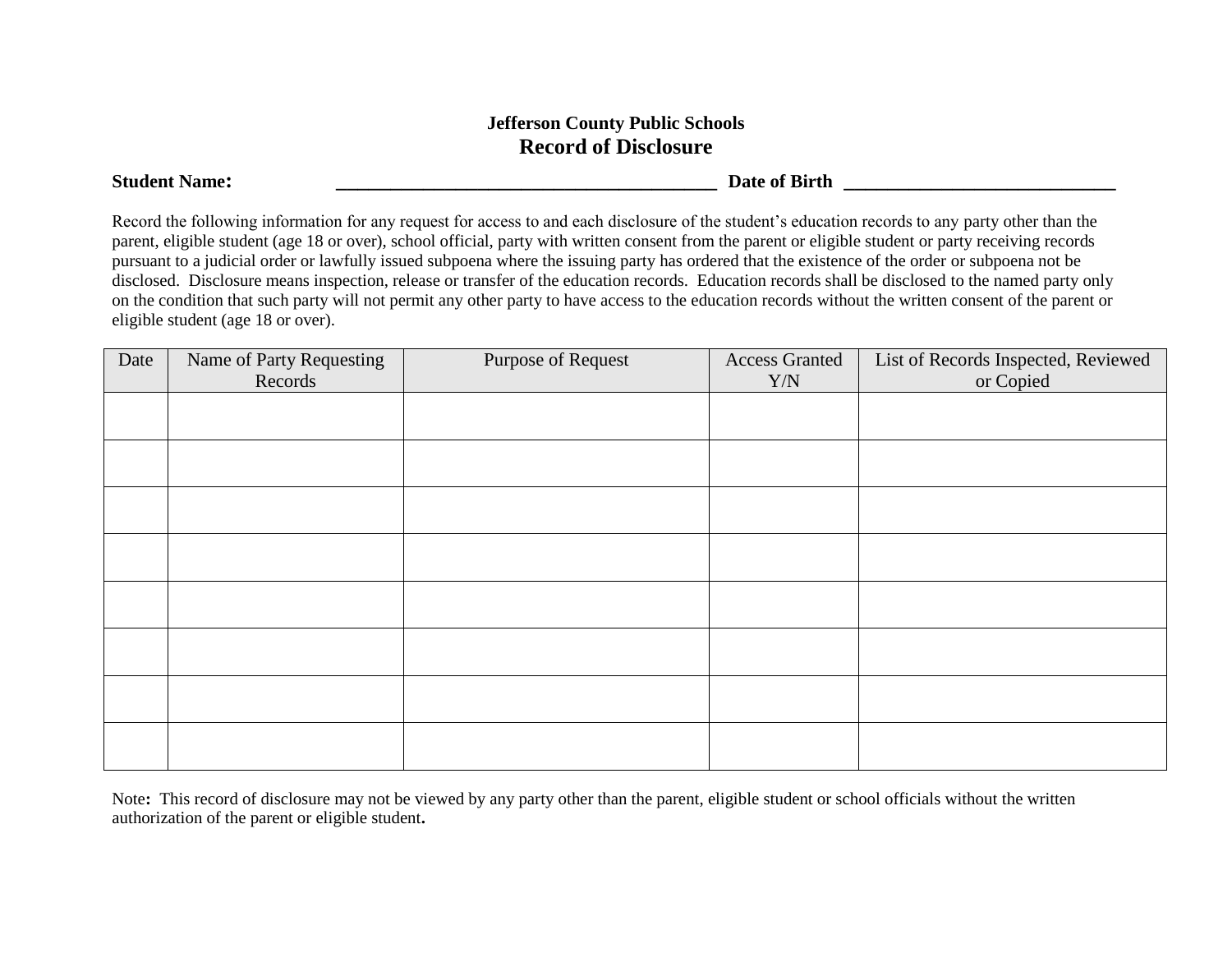## **Jefferson County Public Schools Education Record Release Notice**

This form should be used when forwarding student education records to another entity authorized by law to receive student records without the consent of the parent(s) or eligible student.

#### **TO WHOM IT MAY CONCERN**:

The Jefferson County Public Schools is required by federal law to follow certain procedures to safeguard the privacy rights of students. We have determined that you have a legitimate educational interest in the enclosed records and that you are entitled to receive these education records without the consent of the parent or eligible student.

We are transferring these education records to you on the condition that you will not permit any other party to have access to these records without the consent of the parent(s) or eligible student.

School/Department

\_\_\_\_\_\_\_\_\_\_\_\_\_\_\_\_\_\_\_\_\_\_\_\_\_\_\_\_\_\_\_\_\_\_\_\_\_\_\_\_\_\_\_\_\_

\_\_\_\_\_\_\_\_\_\_\_\_\_\_\_\_\_\_\_\_\_\_\_\_\_\_\_\_\_\_\_\_\_\_\_\_\_\_\_\_\_\_\_\_\_

\_\_\_\_\_\_\_\_\_\_\_\_\_\_\_\_\_\_\_\_\_\_\_\_\_\_\_\_\_\_\_\_\_\_\_\_\_\_\_\_\_\_\_\_\_

Custodian of Records

Date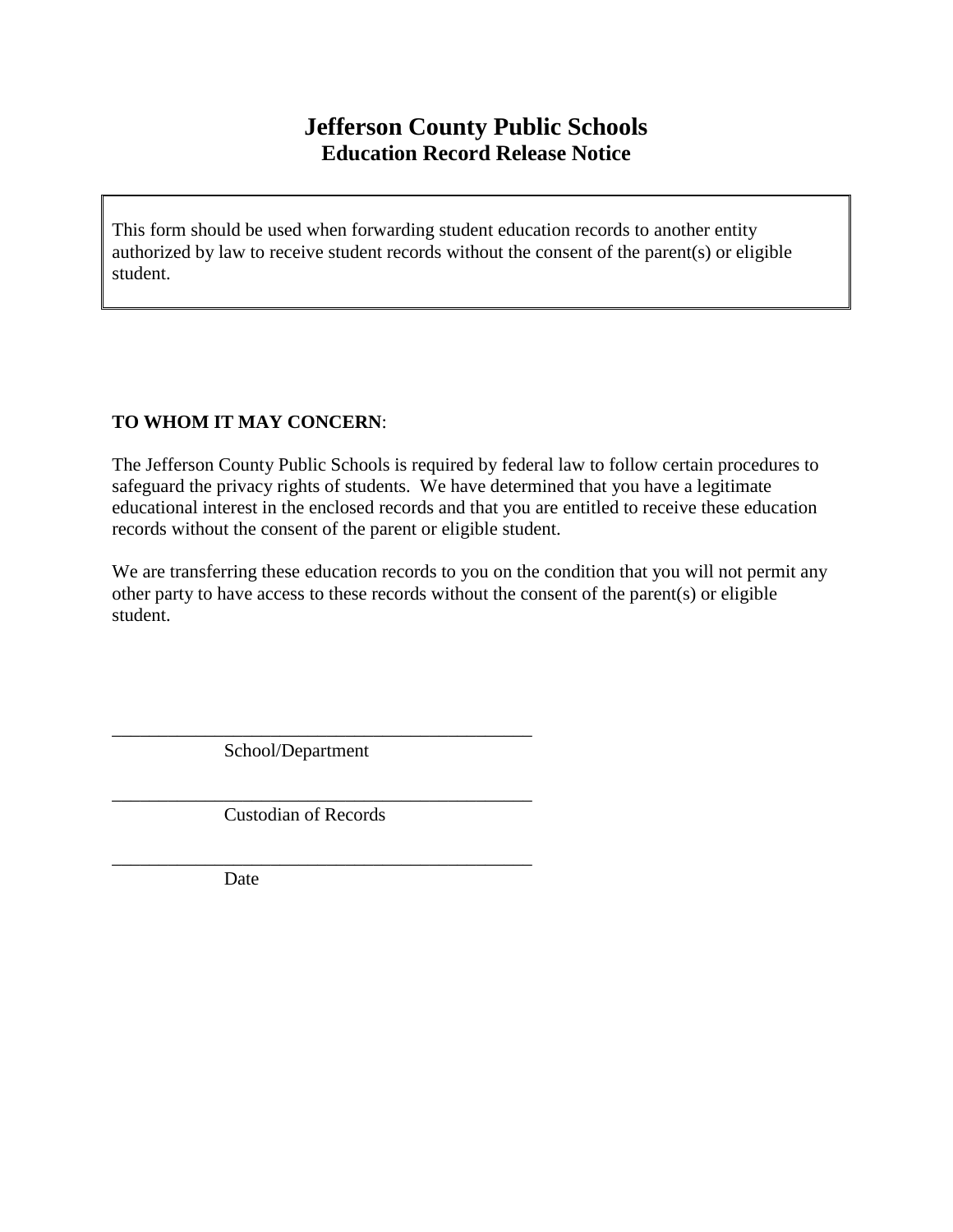## **Jefferson County Public Schools Student Educational Request Form**

This form should be used by parent(s) or eligible students requesting to view, copy or transfer student education records.

The Family Educational Rights and Privacy Act (FERPA) and the Kentucky Education Rights and Privacy Act guarantee to parents/guardians of students under age eighteen (18) and to eligible students (age 18 or over or upon entrance to an institution of post-secondary education) the right to inspect and review the student's education records. Requests to inspect and review the education records shall be addressed to the school principal where the records are housed or to the Director of Pupil Personnel if the records are housed at the district level. The request shall be granted within a reasonable period of time not to exceed forty-five (45) calendar days and before any Admissions and Release Committee meeting concerning the identification, evaluation or placement of an exceptional child.

To: □ Principal: \_\_\_\_\_\_\_\_\_\_\_\_\_\_\_\_\_\_\_\_\_\_\_School Name: \_\_\_\_\_\_\_\_\_\_\_\_\_\_\_\_\_\_\_\_\_\_\_\_\_

□ Director of Pupil Personnel

I, as parent/guardian of the student listed below or the eligible student listed below:

 $\Box$  Hereby request to view or copy the student's education records

 $\Box$  Hereby authorize the release of the student's education records to the person/entity listed below.

> \_\_\_\_\_\_\_\_\_\_\_\_\_\_\_\_\_\_\_\_\_\_\_\_\_\_\_\_\_\_\_\_\_\_\_\_\_\_\_\_\_ Person/Entity Authorized to Receive Records

> \_\_\_\_\_\_\_\_\_\_\_\_\_\_\_\_\_\_\_\_\_\_\_\_\_\_\_\_\_\_\_\_\_\_\_\_\_\_\_\_\_ Address

> \_\_\_\_\_\_\_\_\_\_\_\_\_\_\_\_\_\_\_\_\_\_\_\_\_\_\_\_\_\_\_\_\_\_\_\_\_\_\_\_\_ City, State, Zip Code

The records to be released are:

All Permanent Records

□ Grades and/or Academic Standing, Credits/Units

- $\Box$  Individual Standardized Achievement Test Results
- □ Health Forms
- □ Key to Grading System
- □ Exceptional Child Education Records including Individual Education Programs, Due Process Forms and Psychological Evaluation

Other (Please Specify)**\_\_\_\_\_\_\_\_\_\_\_\_\_\_\_\_\_\_\_\_\_\_\_\_\_\_\_\_\_\_\_\_\_\_\_\_\_\_\_\_\_\_\_\_\_\_\_\_\_**

| <b>Purpose of Release:</b> | <u> 1980 - Andrea Andrew Maria (h. 1980).</u>         |       |
|----------------------------|-------------------------------------------------------|-------|
| <b>Student Name:</b>       |                                                       |       |
| Birthdate:                 |                                                       |       |
| Address:                   |                                                       |       |
| Signature:                 |                                                       | Date: |
|                            | Parent/Guardian or Eligible Student (age 18 or over): |       |